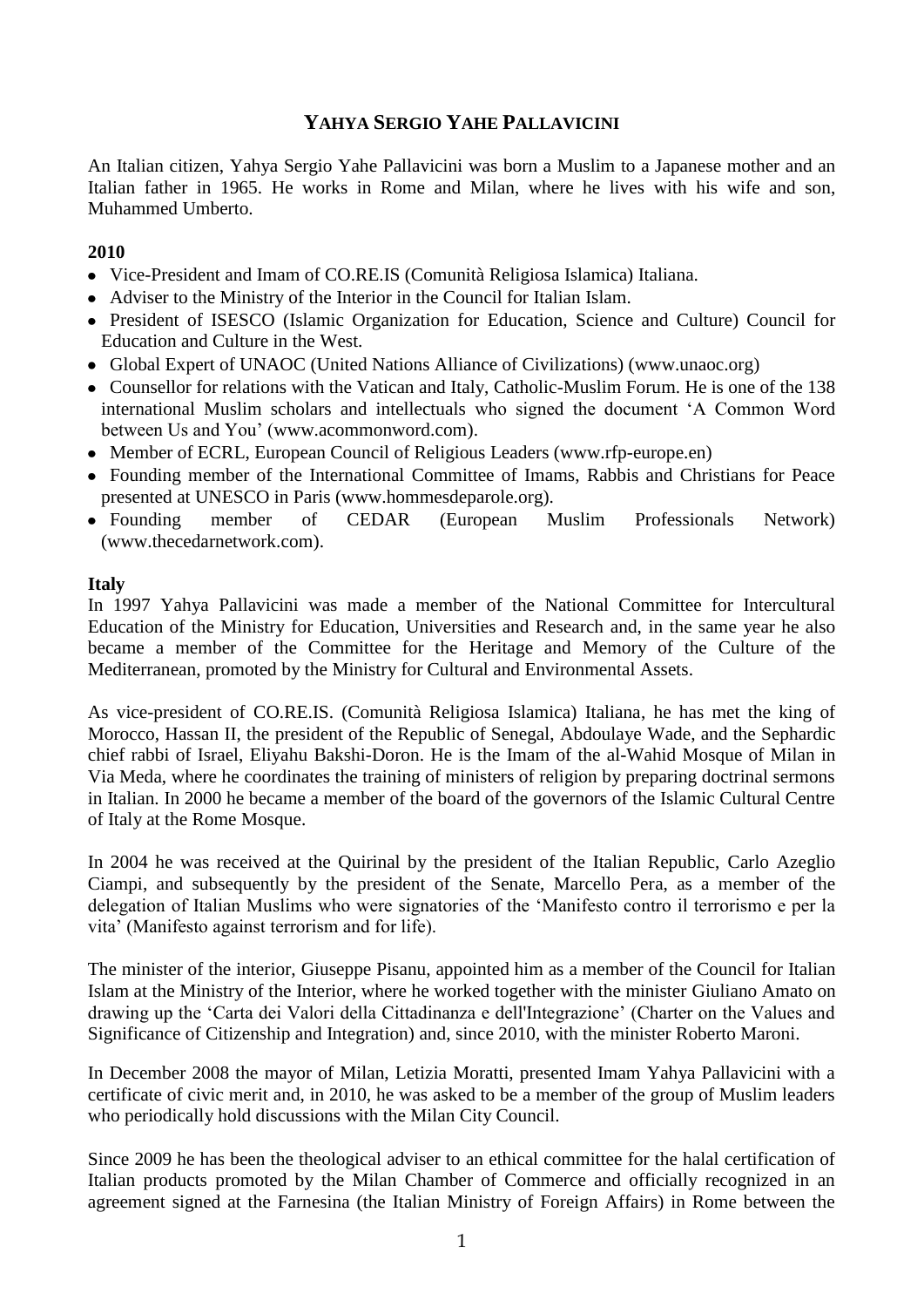minister of foreign affairs, Franco Frattini and the ministers of economic development, agricultural, food and forestry policies, and health. He was invited by the president of the European Commission, José Manuel Barroso, to a meeting in Brussels of the religious leaders of Europe regarding the theme of ethics and the economy.

## **International**

ISESCO, the Islamic Organization for Education, Science and Culture, appointed him to the board of governors of the Higher Council for Education in the West and the EIC (European Islamic Conference), the first Islamic NGO recognized by the European Union, and conferred on him the function of ambassador for relations with the Vatican and then made him responsible for international relations. In 1998 he was invited by the Muslim World League to join the delegation of Italian Muslims in the pilgrimage to Mecca.

In 2005 he attended the First World Congress of Rabbis and Imams for Peace, which took place in Brussels under the auspices of HM the king of Belgium, Albert II, and HM the king of Morocco, Mohammed VI. In August of the same year, on the invitation of the Council of Muftis of Russia, he was received in Kazan by the president of the Republic of Tatarstan as a member of a delegation of Muslims of the European Union. In 2008 the Council of Europe invited him to chair a session of a meeting of ministers of culture in Baku, capital of the Republic of Azerbaijan.

Since 2006 he has kept abreast of the development of transatlantic relations by participating in a programme of cultural exchanges of the U.S. Department of State for European Muslim leaders, concerning himself with policies on integration and prevention of radicalization in Washington (Migration Policy Institute), Rome (International Organization for Migration), Berlin (Konrad Adenauer Stiftung), Vienna (OSCE), Davos (World Economic Forum), Pontignano (British Council) and Doha (Doha Debates for BBC World News). As a result of these experiences, he was invited to London by the then British prime minister, Tony Blair, he visited Jerusalem as the Muslim member of the interreligious project organized by the American Jewish Committee and he attended the Congress of the Imams of Europe in Vienna. He met **Pope Benedict XVI** in an audience at the conclusion of the First Catholic-Muslim Forum held in the Vatican involving a delegation of 138 international Muslim scholars, clerics and intellectuals and one organized by the Papal Council for Interreligious Dialogue.

In 2009, Georgetown University in Washington D.C. included him among the five hundred most influential Muslims in the world — in the category of the institutional representatives — in a book published by the Royal Islamic Strategic Studies Centre and the Prince Alwaleed Bin Talal Centre for Muslim-Christian Understanding.

In 2010, the OIC — the Organization of the Islamic Conference, the most important institution of the Islamic world, with 57 member states — invited him to read a paper on the challenges and opportunities facing Muslim minorities in Europe. The following year he attended the Islamic International Conference of the Ulema of the Umma (scholars of the Muslim community) organized by the OIC in Dakar.

# **University Courses Taught**

ISPI, Milan (Institute of Research on International Politics);

Pontifical Gregorian University, Rome, Institute for Interdisciplinary Studies of Religions and Cultures;

SIOI, Rome (Società Italiana per l'Organizzazione Internazionale);

Università della Svizzera Italiana, Lugano, Master Course in Intercultural Communication;